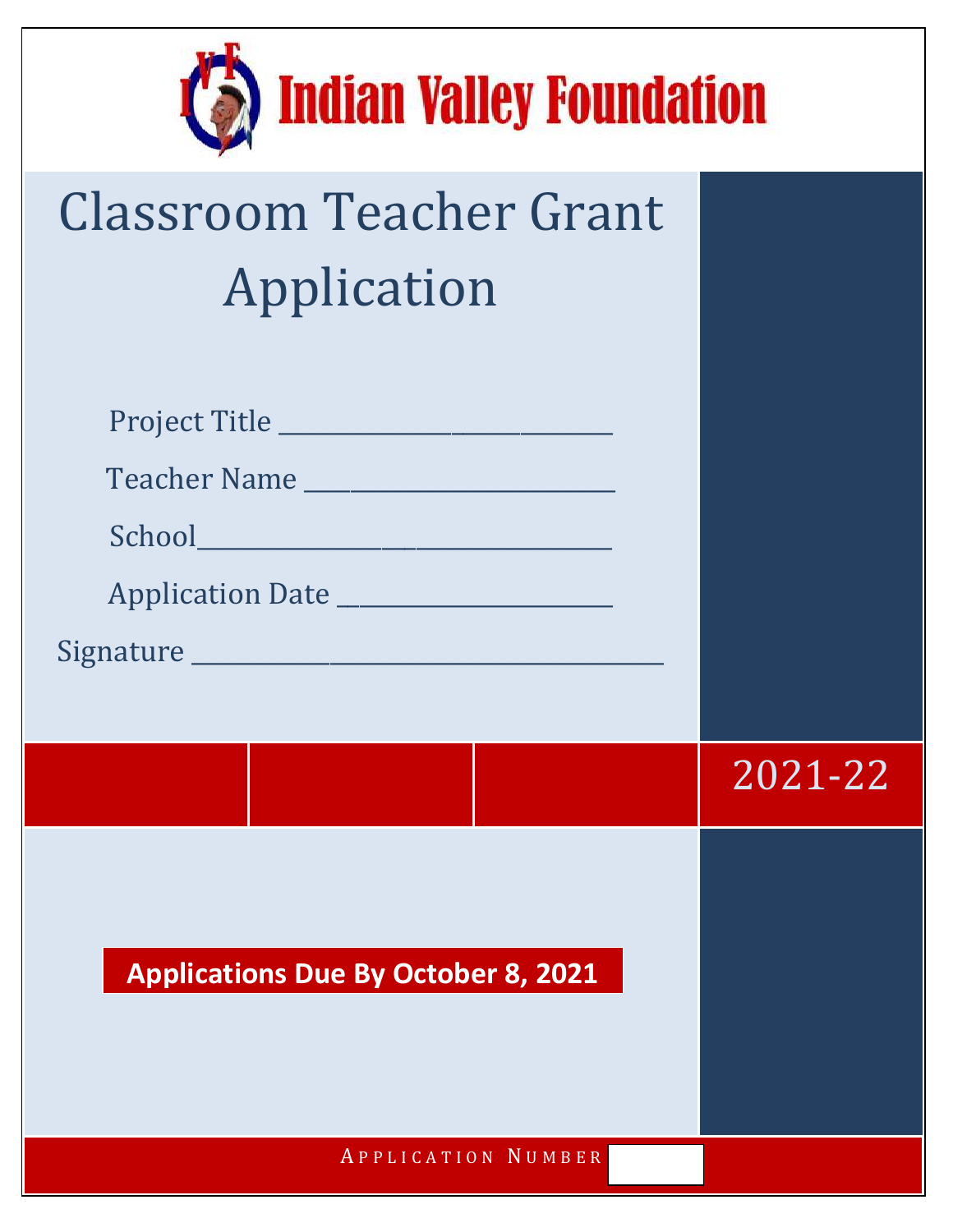

**Application Number \_\_\_\_\_\_\_\_**

## **Classroom Grant Application**

| _Cost of project (not to exceed \$350) ________________________ |  |                                                                                                                        |
|-----------------------------------------------------------------|--|------------------------------------------------------------------------------------------------------------------------|
|                                                                 |  |                                                                                                                        |
|                                                                 |  | Implementation Dates ________________________through ____________________________ (Must be within 2021-22 school year) |
|                                                                 |  | Have you requested or do you plan to request assistance from other organizations for this project? Yes/No              |
|                                                                 |  | If yes, what is the name of the organization and what dollar amount is being provided or requested from that           |

Overview of your project – Please use no more than 100 words. (*May be used for media purposes.)*

Describe the need for this project, listing relevance to Ohio Content Standards. Please reference the content standards you are using along with describing your project.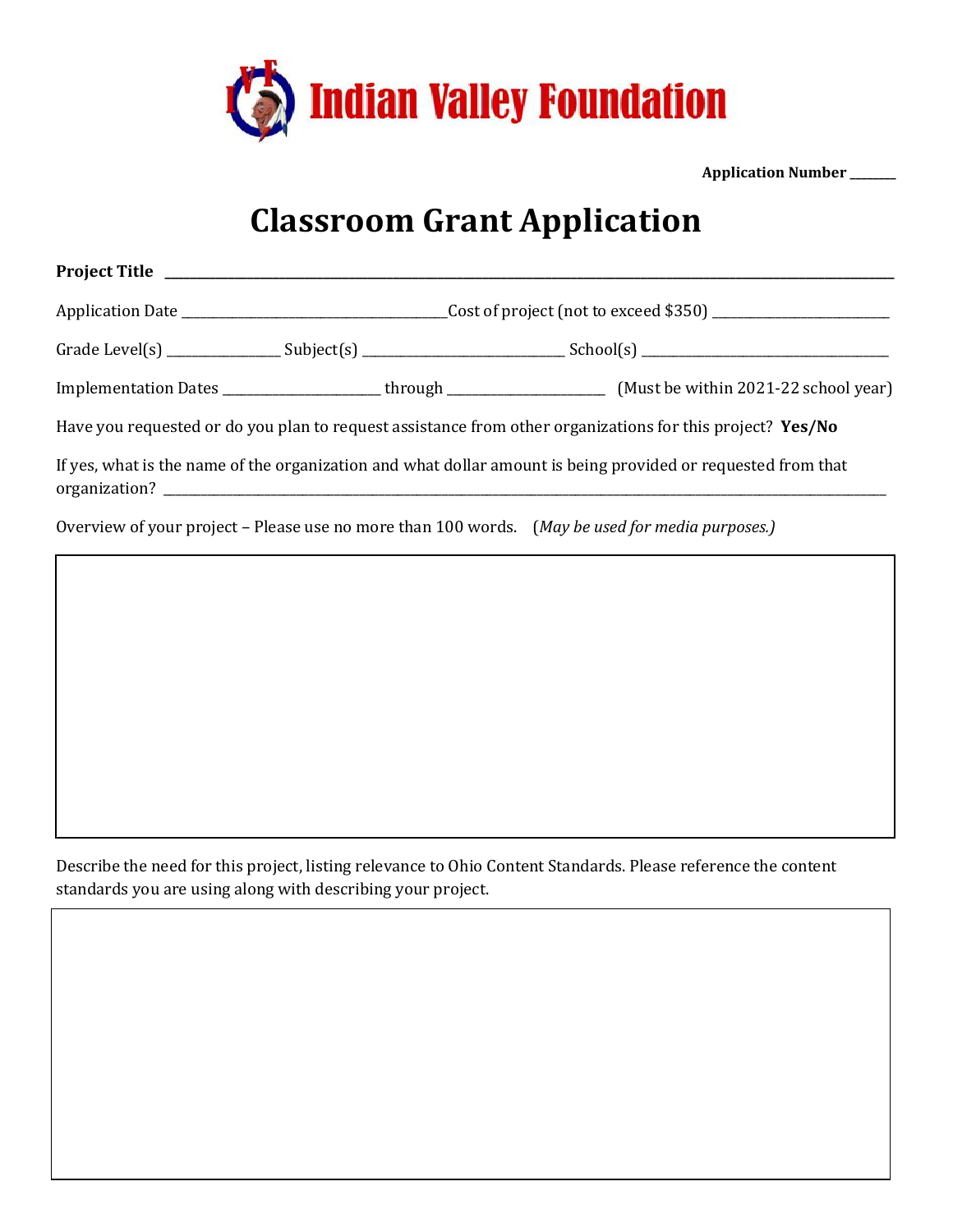## **Classroom Grant Application** *(continued)*

Application Number \_\_\_\_\_

## **Project Title \_\_\_\_\_\_\_\_\_\_\_\_\_\_\_\_\_\_\_\_\_\_\_\_\_\_\_\_\_\_\_\_\_\_\_\_\_\_\_\_\_\_\_\_\_\_\_\_\_\_\_\_\_\_\_\_\_\_\_\_\_\_\_\_\_\_\_\_\_\_\_\_\_\_\_\_\_\_\_\_\_\_\_\_\_\_\_\_\_\_\_\_\_\_\_\_\_\_\_\_\_\_\_\_\_\_\_\_\_\_\_\_\_\_\_\_**

List objectives for the project.

Description of instructional procedures and methods that will be utilized.

Description of plans to evaluate the success of your project. These must relate to aforementioned objectives.